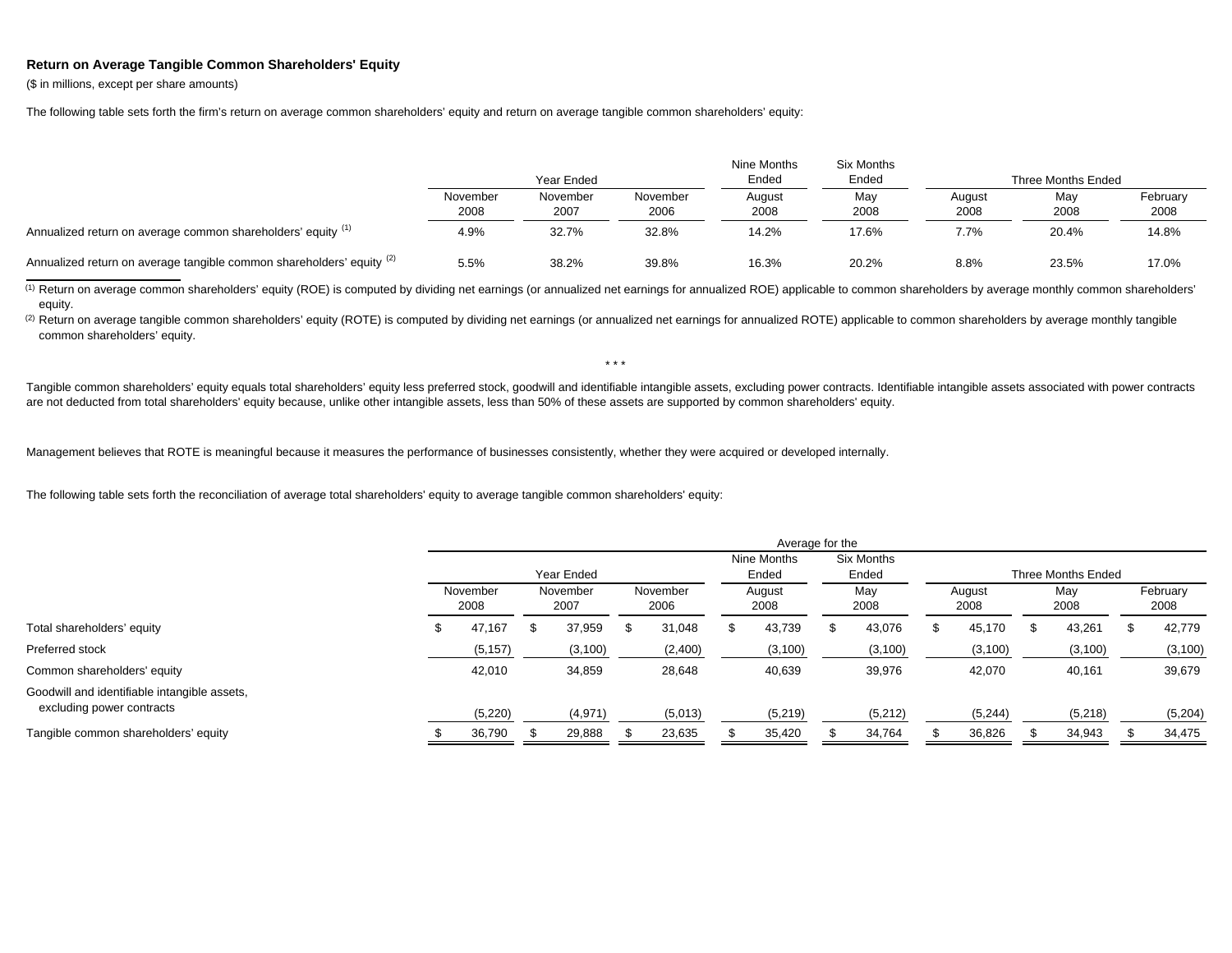## **Adjusted Assets, Tangible Equity Capital, Adjusted Leverage Ratio and Tangible Book Value Per Common Share**

(\$ in millions, except per share amounts)

The following table sets forth information on the firm's assets, shareholders' equity, leverage ratios and book value per common share:

|                                          | As of         |    |               |  |               |               |             |               |          |    |               |               |               |
|------------------------------------------|---------------|----|---------------|--|---------------|---------------|-------------|---------------|----------|----|---------------|---------------|---------------|
|                                          | November 2008 |    | November 2007 |  | November 2006 |               | August 2008 |               | May 2008 |    |               | February 2008 |               |
| Total assets                             | \$<br>884,547 | S  | ,119,796      |  | \$            | 838,201       | S.          | 1,081,773     |          | £. | 1,088,145     | £.            | 1,189,006     |
| Adjusted assets <sup>(1)</sup>           | 528,161       |    | 745,700       |  |               | 540,683       |             | 621,574       |          |    | 651,039       |               | 786,646       |
| Total shareholders' equity               | 64,369        |    | 42,800        |  |               | 35,786        |             | 45,599        |          |    | 44,818        |               | 42,629        |
| Tangible equity capital <sup>(2)</sup>   | 64,186        |    | 42,728        |  |               | 33,517        |             | 45,384        |          |    | 44,541        |               | 42,428        |
| Leverage ratio <sup>(3)</sup>            | 13.7x         |    | $26.2 \times$ |  |               | 23.4 x        |             | $23.7 \times$ |          |    | $24.3 \times$ |               | $27.9 \times$ |
| Adjusted leverage ratio <sup>(4)</sup>   | 8.2 x         |    | 17.5 $x$      |  |               | $16.1 \times$ |             | $13.7 \times$ |          |    | 14.6 $x$      |               | $18.5 \times$ |
| Common shareholders' equity              | \$<br>47,898  | \$ | 39,700        |  | \$            | 32,686        | \$          | 42,499        |          | \$ | 41,718        | \$            | 39,529        |
| Tangible common shareholders' equity (5) | 42,715        |    | 34,628        |  |               | 27,667        |             | 37,284        |          |    | 36,441        |               | 34,328        |
| Book value per common share (6)          | \$<br>98.68   | \$ | 90.43         |  | \$            | 72.62         | \$          | 99.30         |          | \$ | 97.49         | \$            | 92.44         |
| Tangible book value per common share (7) | 88.00         |    | 78.88         |  |               | 61.47         |             | 87.11         |          |    | 85.16         |               | 80.28         |

<sup>(1)</sup> Adjusted assets excludes (i) low-risk collateralized assets generally associated with the matched book and securities lending businesses and federal funds sold, (ii) cash and securities segregated for regulatory and other purposes and (iii) goodwill and identifiable intangible assets, excluding power contracts. Identifiable intangible assets associated with power contracts are not deducted from total assets in order to be consistent with the calculation of tangible equity capital and the adjusted leverage ratio (see footnote 2 below). The following table sets forth the reconciliation of total assets to adjusted assets:

|                 |                                                                                                                     | As of         |            |               |            |               |            |             |            |          |            |               |            |
|-----------------|---------------------------------------------------------------------------------------------------------------------|---------------|------------|---------------|------------|---------------|------------|-------------|------------|----------|------------|---------------|------------|
|                 |                                                                                                                     | November 2008 |            | November 2007 |            | November 2006 |            | August 2008 |            | May 2008 |            | February 2008 |            |
| Total assets    |                                                                                                                     | S             | 884,547    | \$.           | 1,119,796  | £.            | 838,201    | S.          | 1,081,773  |          | 1,088,145  |               | 1,189,006  |
| Deduct:         | Securities borrowed<br>Securities purchased under agreements                                                        |               | (180, 795) |               | (277, 413) |               | (219, 342) |             | (302, 676) |          | (298, 424) |               | (294, 047) |
|                 | to resell, at fair value and federal funds sold                                                                     |               | (122, 021) |               | (87, 317)  |               | (82, 476)  |             | (135, 415) |          | (133, 372) |               | (109,900)  |
| Add:            | Trading liabilities, at fair value                                                                                  |               | 175,972    |               | 215,023    |               | 155,805    |             | 186,441    |          | 182,869    |               | 230,060    |
|                 | Less derivative liabilities                                                                                         |               | (117, 695) |               | (99, 378)  |               | (65, 496)  |             | (103, 904) |          | (98, 022)  |               | (118, 776) |
|                 | Subtotal                                                                                                            |               | 58,277     |               | 115,645    |               | 90,309     |             | 82,537     |          | 84,847     |               | 111,284    |
| Deduct:         | Cash and securities segregated for regulatory<br>and other purposes<br>Goodwill and identifiable intangible assets, |               | (106, 664) |               | (119.939)  |               | (80,990)   |             | (99, 430)  |          | (84, 880)  |               | (104, 496) |
|                 | excluding power contracts                                                                                           |               | (5, 183)   |               | (5,072)    |               | (5,019)    |             | (5,215)    |          | (5,277)    |               | (5,201)    |
| Adjusted assets |                                                                                                                     |               | 528,161    |               | 745,700    |               | 540,683    |             | 621,574    |          | 651,039    |               | 786,646    |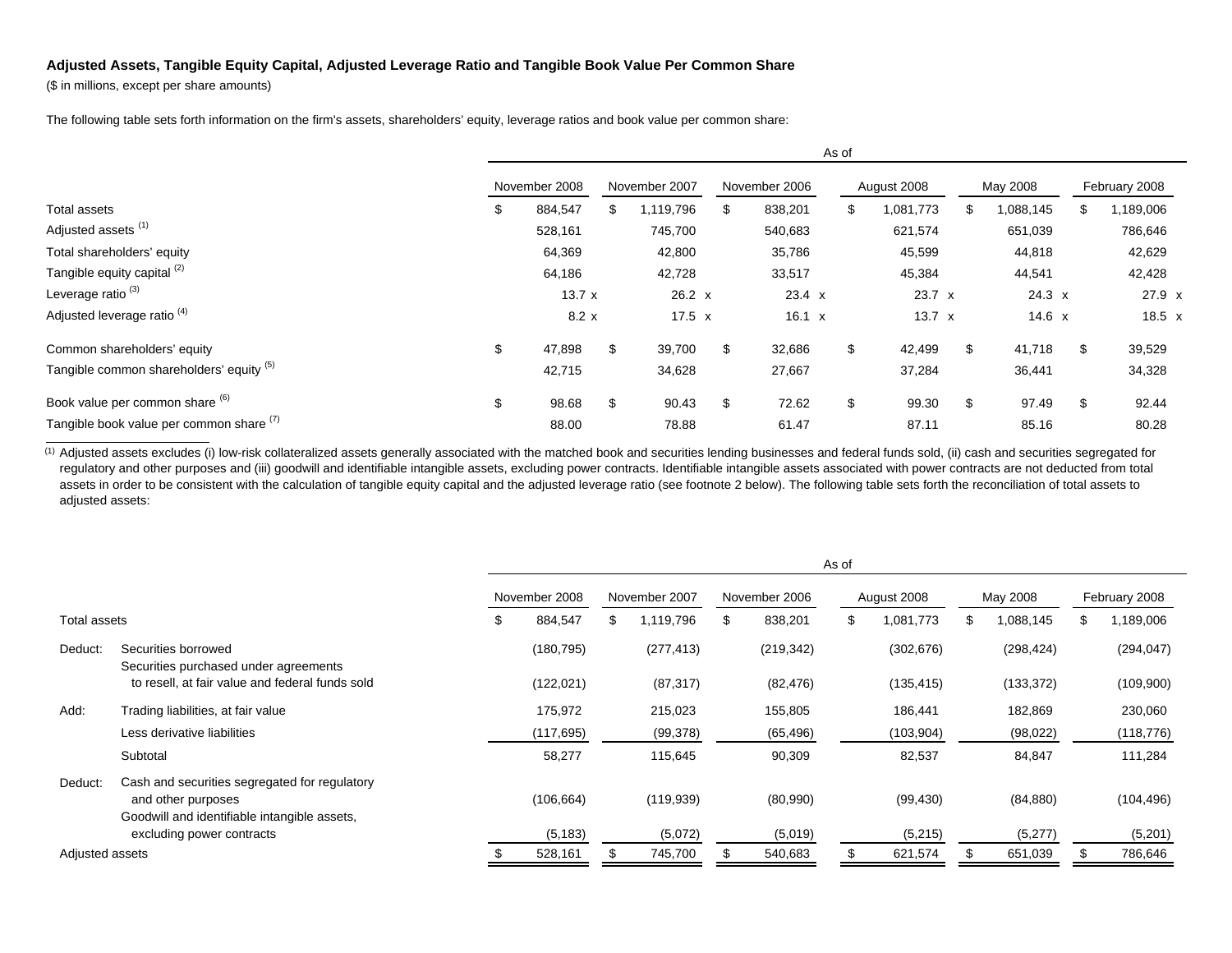(2) Tangible equity capital equals total shareholders' equity and junior subordinated debt issued to trusts less goodwill and identifiable intangible assets, excluding power contracts. The firm does not deduct identifiable power contracts from total shareholders' equity because, unlike other intangible assets, less than 50% of these assets are supported by common shareholders' equity. The firm considers junior subordinated debt issued to tru its tangible equity capital base due to certain characteristics of the debt, including its long-term nature, the firm's ability to defer payments due on the debt and the subordinated nature of the debt in the firm's capita forth the reconciliation of total shareholders' equity to tangible equity capital:

|                                                                                      | As of         |          |  |               |  |               |  |             |          |         |               |         |
|--------------------------------------------------------------------------------------|---------------|----------|--|---------------|--|---------------|--|-------------|----------|---------|---------------|---------|
|                                                                                      | November 2008 |          |  | November 2007 |  | November 2006 |  | August 2008 | May 2008 |         | February 2008 |         |
| Total shareholders' equity                                                           |               | 64,369   |  | 42,800        |  | 35,786        |  | 45,599      |          | 44,818  |               | 42,629  |
| Junior subordinated debt issued to trusts<br>Add:                                    |               | 5,000    |  | 5,000         |  | 2,750         |  | 5,000       |          | 5,000   |               | 5,000   |
| Goodwill and identifiable intangible assets,<br>Deduct:<br>excluding power contracts |               | (5, 183) |  | (5,072)       |  | (5,019)       |  | (5, 215)    |          | (5,277) |               | (5,201) |
| Tangible equity capital                                                              |               | 64,186   |  | 42,728        |  | 33,517        |  | 45,384      |          | 44,541  |               | 42,428  |

 $(3)$  The leverage ratio equals total assets divided by total shareholders' equity.

(4) The adjusted leverage ratio equals adjusted assets divided by tangible equity capital. Management believes that the adjusted leverage ratio is a more meaningful measure of capital adequacy than the leverage ratio becau risk collateralized assets that are generally supported with little or no capital and reflects the tangible equity capital deployed in the firm's businesses.

(5) Tangible common shareholders' equity equals total shareholders' equity less preferred stock, goodwill and identifiable intangible assets, excluding power contracts. The firm does not deduct identifiable intangible asse contracts from total shareholders' equity because, unlike other intangible assets, less than 50% of these assets are supported by common shareholders' equity. The following table sets forth the reconciliation of total shar common shareholders' equity:

|                                                                                      | As of         |  |               |  |               |     |             |  |          |  |               |
|--------------------------------------------------------------------------------------|---------------|--|---------------|--|---------------|-----|-------------|--|----------|--|---------------|
|                                                                                      | November 2008 |  | November 2007 |  | November 2006 |     | August 2008 |  | May 2008 |  | February 2008 |
| Total shareholders' equity                                                           | 64,369        |  | 42,800        |  | 35,786        | \$. | 45,599      |  | 44,818   |  | 42,629        |
| Preferred stock<br>Deduct:                                                           | (16, 471)     |  | (3, 100)      |  | (3, 100)      |     | (3, 100)    |  | (3, 100) |  | (3, 100)      |
| Common shareholders' equity                                                          | 47,898        |  | 39,700        |  | 32,686        |     | 42,499      |  | 41,718   |  | 39,529        |
| Goodwill and identifiable intangible assets,<br>Deduct:<br>excluding power contracts | (5, 183)      |  | (5,072)       |  | (5,019)       |     | (5,215)     |  | (5,277)  |  | (5,201)       |
| Tangible common shareholders' equity                                                 | 42,715        |  | 34,628        |  | 27,667        |     | 37,284      |  | 36,441   |  | 34,328        |

<sup>(6)</sup> Book value per common share is based on common shares outstanding, including restricted stock units (RSUs) granted to employees with no future service requirements.

(7) Tangible book value per common share is computed by dividing tangible common shareholders' equity by the number of common shares outstanding, including RSUs granted to employees with no future service requirements. The sets forth the common shares outstanding, including RSUs granted to employees with no future service requirements:

|                                                      |               | As of                                                     |       |       |       |       |  |  |  |  |  |  |  |
|------------------------------------------------------|---------------|-----------------------------------------------------------|-------|-------|-------|-------|--|--|--|--|--|--|--|
|                                                      | November 2008 | May 2008<br>November 2007<br>November 2006<br>August 2008 |       |       |       |       |  |  |  |  |  |  |  |
|                                                      |               | (in millions)                                             |       |       |       |       |  |  |  |  |  |  |  |
| Common shares outstanding, including RSUs granted to |               |                                                           |       |       |       |       |  |  |  |  |  |  |  |
| employees with no future service requirements        | 485.4         | 439.0                                                     | 450.1 | 428.0 | 427.9 | 427.6 |  |  |  |  |  |  |  |